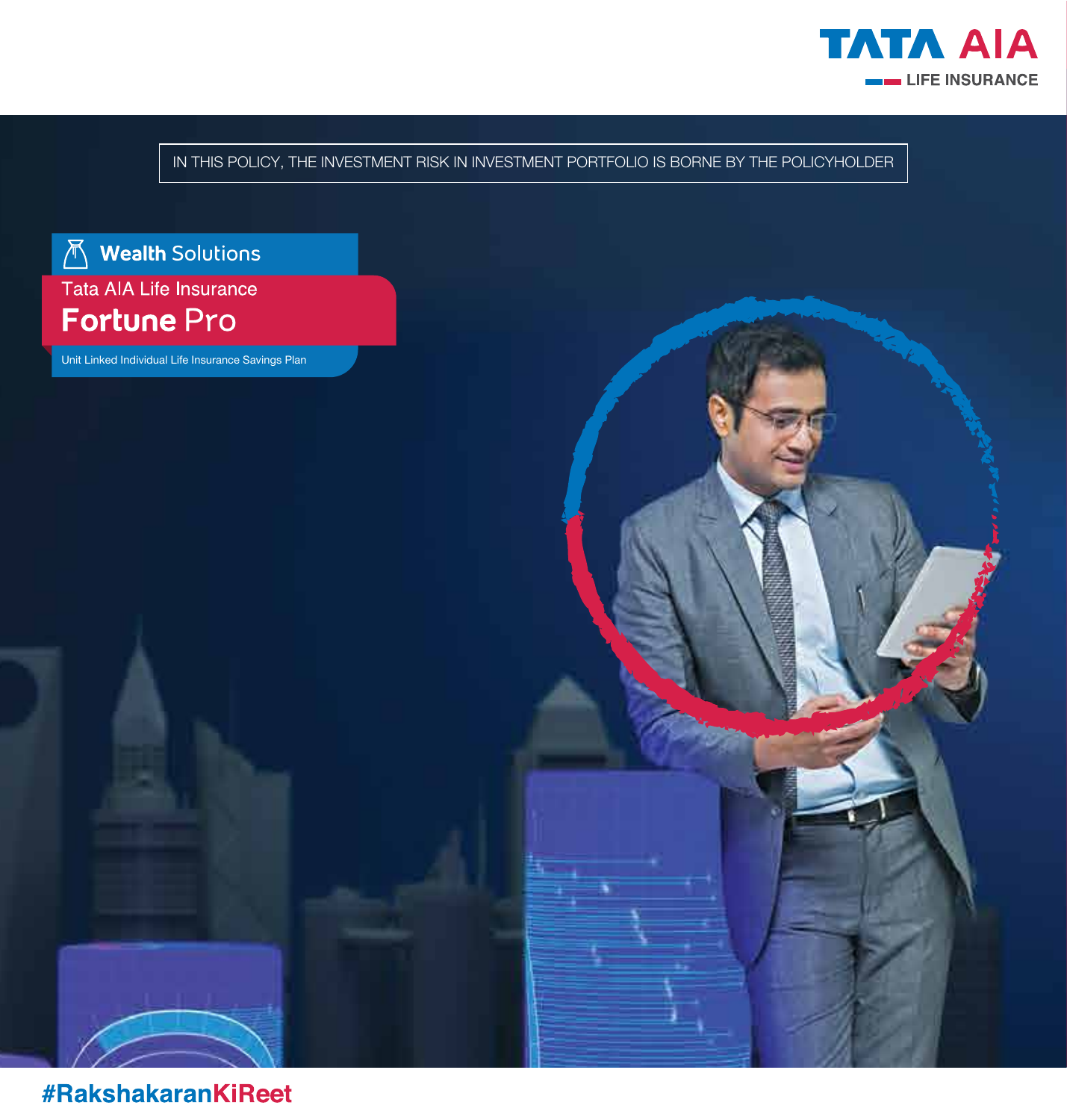# Tata AIA Life Insurance Fortune Pro

Unit Linked Individual Life Insurance Savings Plan

LINKED INSURANCE PRODUCTS DO NOT OFFER ANY LIQUIDITY DURING THE FIRST FIVE YEARS OF THE CONTRACT. THE POLICYHOLDER WILL NOT BE ABLE TO SURRENDER / WITHDRAW THE MONIES INVESTED IN LINKED INSURANCE PRODUCTS COMPLETELY OR PARTIALLY TILL THE FND OF THE FIFTH YEAR.

You have worked hard and smart to earn your money. Now make your money work harder and multiply itself. Introducing, Tata AIA Life Insurance Fortune Pro, Unit Linked, Endowment Individual Life Insurance Savings plan that makes your money grow steadily over time and also provides protection to your loved ones.

This plan offers flexibility of policy duration which allows you to mould it in to your different financial needs and adjusts itself to your desired level of growth

Investment in this plan can help you fulfill your medium to long term goals such as children's education, retirement planning and wealth creation.

With Tata AIA Life Insurance Fortune Pro, let your money work smartly as you do.

# Salient Features

- Flexibility to pay premium one time or for a limited period as per your choice
- Regular Loyalty Additions to boost investments
- Flexibility to choose from 11 Fund options for enhanced investment opportunities
- Option to customize your plan with three additional unit deducting riders
- Choice of Enhanced Systematic Money Allocation & Regular Transfer Investment Portfolio Strategy
- Tax benefits  $u/s$  80C and 10 (10D) of the Income Tax Act, 1961

# Eligibility Criteria

| Minimum Issue Age<br>(Age last birthday)           | 0 years (30 days)                                                                      |
|----------------------------------------------------|----------------------------------------------------------------------------------------|
| Maximum Issue Age<br>(Age last birthday)           | 59 years                                                                               |
| <b>Minimum Maturity Age</b><br>(Age last birthday) | 18 years                                                                               |
| <b>Maximum Maturity Age</b><br>(Age last birthday) | 75 years                                                                               |
| <b>Policy Term</b>                                 | 15 to 40 years                                                                         |
| <b>Premium Paying Term</b>                         | Single Pay<br>Limited Pay $-5/7$ and 10 years<br>Regular/Limited Pay - 15 and 20 years |
| Pay Mode                                           | Single, Annual, Semi-Annual,<br>Quarterly, Monthly                                     |

| Minimum Premium <sup>1</sup>              | Single Pay - ₹ 1,00,000<br>Regular/Limited Pay-₹12,000 per annum                                                                                                          |                                         |  |  |
|-------------------------------------------|---------------------------------------------------------------------------------------------------------------------------------------------------------------------------|-----------------------------------------|--|--|
| Maximum Premium <sup>1</sup>              | Single Pay - ₹ 5,00,000<br>Regular/Limited Pay $-$ ₹ 5,00,000<br>per annum                                                                                                |                                         |  |  |
| Minimum Basic<br>Sum Assured <sup>2</sup> | For Single Pay -<br>1.25 times the Single Premium<br>For Regular / Limited Pay -<br>Higher of (10*AP) OR (0.5*Policy Term*<br>AP)                                         |                                         |  |  |
|                                           | For Single Pay -                                                                                                                                                          | 1.25 times the Single Premium           |  |  |
|                                           |                                                                                                                                                                           | For Regular / Limited Pay -             |  |  |
|                                           | Entry<br>Age band                                                                                                                                                         | <b>Maximum</b><br><b>Multiple of AP</b> |  |  |
| Maximum Basic                             | $0$ to 29                                                                                                                                                                 | 30                                      |  |  |
| Sum Assured <sup>2</sup>                  | 30 to 35                                                                                                                                                                  | 20                                      |  |  |
|                                           | 36 to 45                                                                                                                                                                  | Higher of (Policy Term/<br>2 or 15)     |  |  |
|                                           | 46 to 59                                                                                                                                                                  | Higher of (Policy Term/<br>$2$ or $10$  |  |  |
|                                           | AP is Annualised Premium and it means the<br>premium amount payable in a year excluding<br>the taxes, rider premiums and underwriting<br>extra premiums on riders, if any |                                         |  |  |

1 Increase or decrease in Premium is not allowed under this plan. If Premium is the starting point. Premium should be chosen to be a multiple of  $\bar{\tau}1,000$ . 2 Increase or decrease in Basic Sum Assured by changing the premium multiple is allowed subject to Underwriting and limit set by the Company. If Basic Sum Assured is the starting point, Basic Sum Assured should be next higher multiple  $of \overline{z}1,000$ 

# Important aspects

- 1. Total Sum Assured under the plan is the total of Basic Sum Assured and Top-up Sum Assured.
- 2. The Regular / Single premium and any Top-up premium net of premium allocation charge will be used to purchase units in the various investment fund/s offered under this plan and as chosen by you. The units purchased in the investment fund is the monetary amount allocated to the investment fund divided by its then prevailing NAV per unit.
- 3. Regular /Single Premium Fund Value is equal to the number of units pertaining to Regular/Single premiums allocated to the investment fund/s chosen by you multiplied by its then prevailing NAV per unit Top-up Premium Fund Value, if any, is equal to the number of units pertaining to Top-up premiums allocated to the investment fund/s chosen by you multiplied by its then prevailing NAV per unit.
- 4. Total Fund Value under this plan is the total of Regular /Single Premium Fund Value and Top-up Premium Fund Value, if any. The Fund Value represents the total value of your investments to date and is the balance of all units allocated to the investment fund/s chosen by you multiplied by its then prevailing NAV per unit.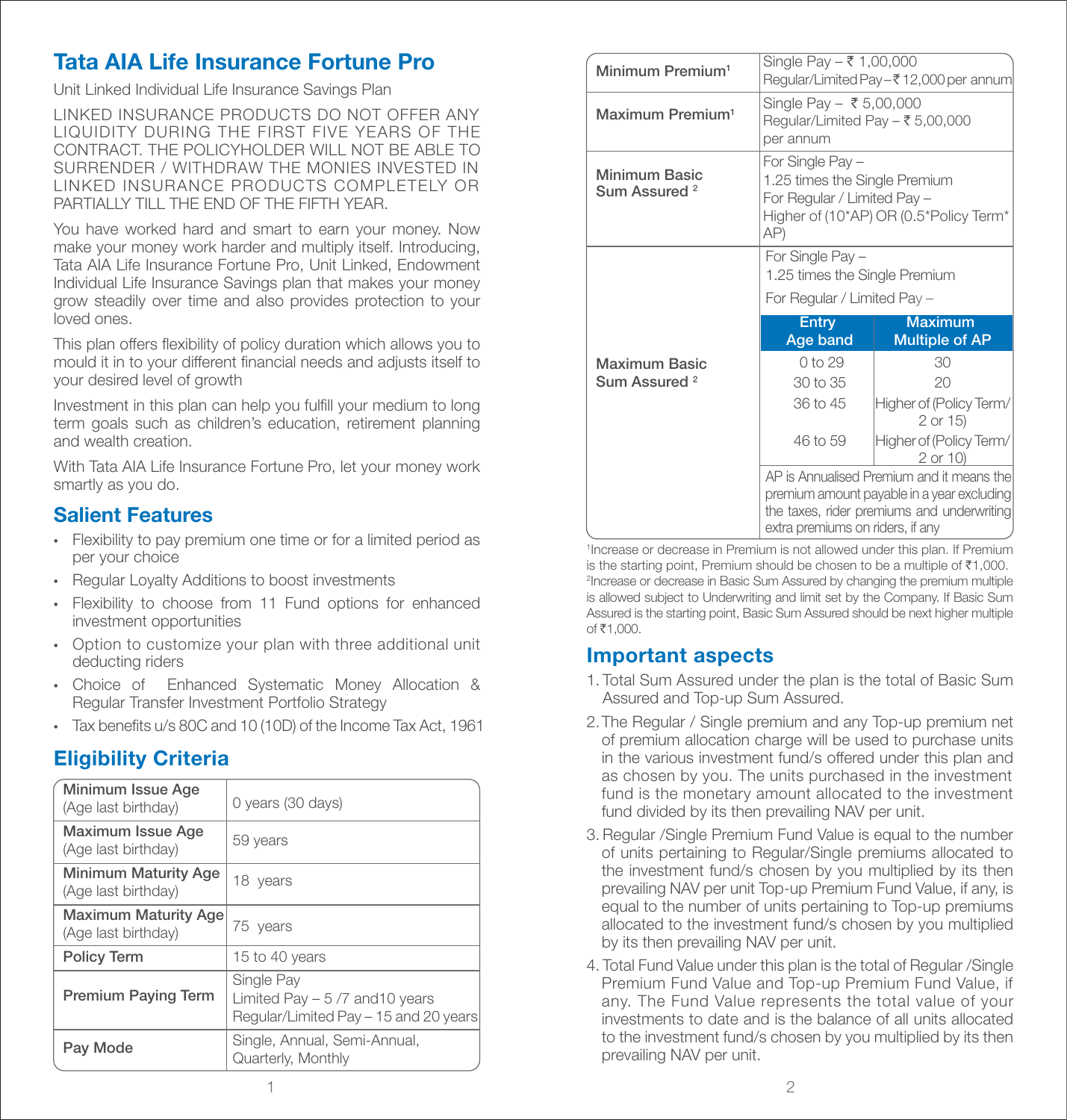# What are your benefits?

# **Maturity Benefit**

On survival to the end of the policy term, you will receive the Total Fund Value which is sum of Regular/ Single Premium Fund Value and Top-Up Premium Fund Value valued at applicable NAV on the date of Maturity.

# Death Benefit

In case of death of the life insured during the policy term and while the policy is in force, the Nominee/legal heir will get,

### Highest of

- (i) the Basic Sum Assured net of all "Deductible Partial Withdrawals", if any, from the Regular/Single Premium Fund Value, or
- (ii) the Regular / Single Premium Fund Value of this Policy or
- (iii) 105 percent of the total Regular/Single Premiums paid up to the date of death.

In addition to this:

### Highest of

- (i) the approved Top-up Sum Assured(s) or
- (ii) Top-up Premium Fund Value of this Policy or
- (iii) 105 percent of the total Top-up Premiums paid up to the date of death

is also payable provided the Policyholder has a Top-up Premium Fund Value. Deductible Partial Withdrawals are not applicable in case of Top-Up Sum Assured.

For purpose of determining the Death Benefit, the Deductible Partial Withdrawals mentioned above shall mean the Partial withdrawals made during the last two years immediately preceding the date of death of the Insured.

### **Benefit Illustration**

To illustrate the above benefits let's have a look at the following Benefit Illustration\*

The table below gives the Total Maturity Benefit for a healthy person aged 35 years at standard age proof

- Fund Allocation: 50% in Large Cap Equity Fund and 50% in Whole Life Mid cap Equity Fund
- Annualised Regular Premium: ₹1,00,000
- Mode of payment: Annual /Single

## Loyalty Additions

As a reward for your loyalty, additional units at the rate of 0.20% of the units in each of the funds under the Regular Premium Account will be credited (post deduction of applicable charges) to the respective funds every policy anniversary starting from eleventh (11<sup>th</sup>) Policy Anniversary till the end of the policy term.

If you have chosen a single pay option, the additional units at the rate of 0.35% of units in each of the funds under the Single Premium Account will be credited (post deduction of applicable charges)to the respective funds every policy anniversary starting from sixth (6<sup>th</sup>) Policy Anniversary till the end of the policy term.

The Loyalty Additions will be credited only if the policy is in force and all due premiums have been paid. Loyalty Additions are not payable on Top-up Premium Account.

# What are your investment avenues?

This product offers you the flexibility to invest in a manner that suits your investment risk profile and individual needs.

# a) You can choose from the 11 investment fund options OR

### b) Choose the following PORTFOLIO STRATEGY

I) Enhanced Systematic Money Allocation & Regular Transfer (Enhanced SMART)

|               |                |                     |                                                      |                            | Guaranteed                      | Higher Rate Illustration (8%)                               |                     | Lower Rate<br>Illustration (4%)                           |
|---------------|----------------|---------------------|------------------------------------------------------|----------------------------|---------------------------------|-------------------------------------------------------------|---------------------|-----------------------------------------------------------|
| Age<br>Years) | Policy<br>Term | Premium<br>Payment  | <b>Annual Regular</b><br>Premium <sup>##</sup> $(3)$ | Premium<br>Multiple chosen | <b>Benefits</b>                 | Non Guaranteed<br><b>Benefits</b>                           |                     | Non Guaranteed<br><b>Benefits</b>                         |
|               | (Years)        | <b>Term</b> (Years) |                                                      |                            | <b>Basic Sum</b><br>Assured (₹) | <b>Total Maturity</b><br>Benefit <sup>#</sup> ( $\bar{z}$ ) | Net Yield**<br>@ 8% | <b>Total Maturity</b><br>Benefit <sup>#</sup> $(\bar{z})$ |
| 35            | 20             | Single              | 100,000                                              | 1.25                       | 125,000                         | 335,903                                                     | 6.25%               | 150,865                                                   |
| 35            | 20             | 5                   | 100,000                                              | 10                         | 1,000,000                       | 1.500.070                                                   | 6.36%               | 736,791                                                   |
| 35            | 20             |                     | 100,000                                              | 10                         | 1,000,000                       | 2,006,535                                                   | 6.39%               | 1,039,580                                                 |
| 35            | 20             | 10                  | 100,000                                              | 10                         | 1,000,000                       | 2,652,101                                                   | 6.43%               | 1,454,388                                                 |

\*Some benefits are quaranteed and some benefits are variable (Non-guaranteed) with returns based on the future performance of the opted funds and fulfillment of other applicable policy conditions. #Total Maturity Benefit is inclusive of Loyalty Additions and exclusive of Goods and Services Tax and cess as applicable. For benefit values net of Goods and Services Tax and cess as applicable please refer to the Benefit illustration. ##"Goods and Services Tax and cess as applicable and TDS" is

applicable as per governing laws. Tata AIA Life Insurance Company Limited reserves the right to recover from the Policyholder, any levies and duties (including Goods and Services Tax as applicable and TDS), as imposed by the government from time to time. Kindly refer to Benefit illustration for exact premium. \*\*Computation of the net yield excludes mortality charges and Goods and Services and taxes as applicable on charges as applicable.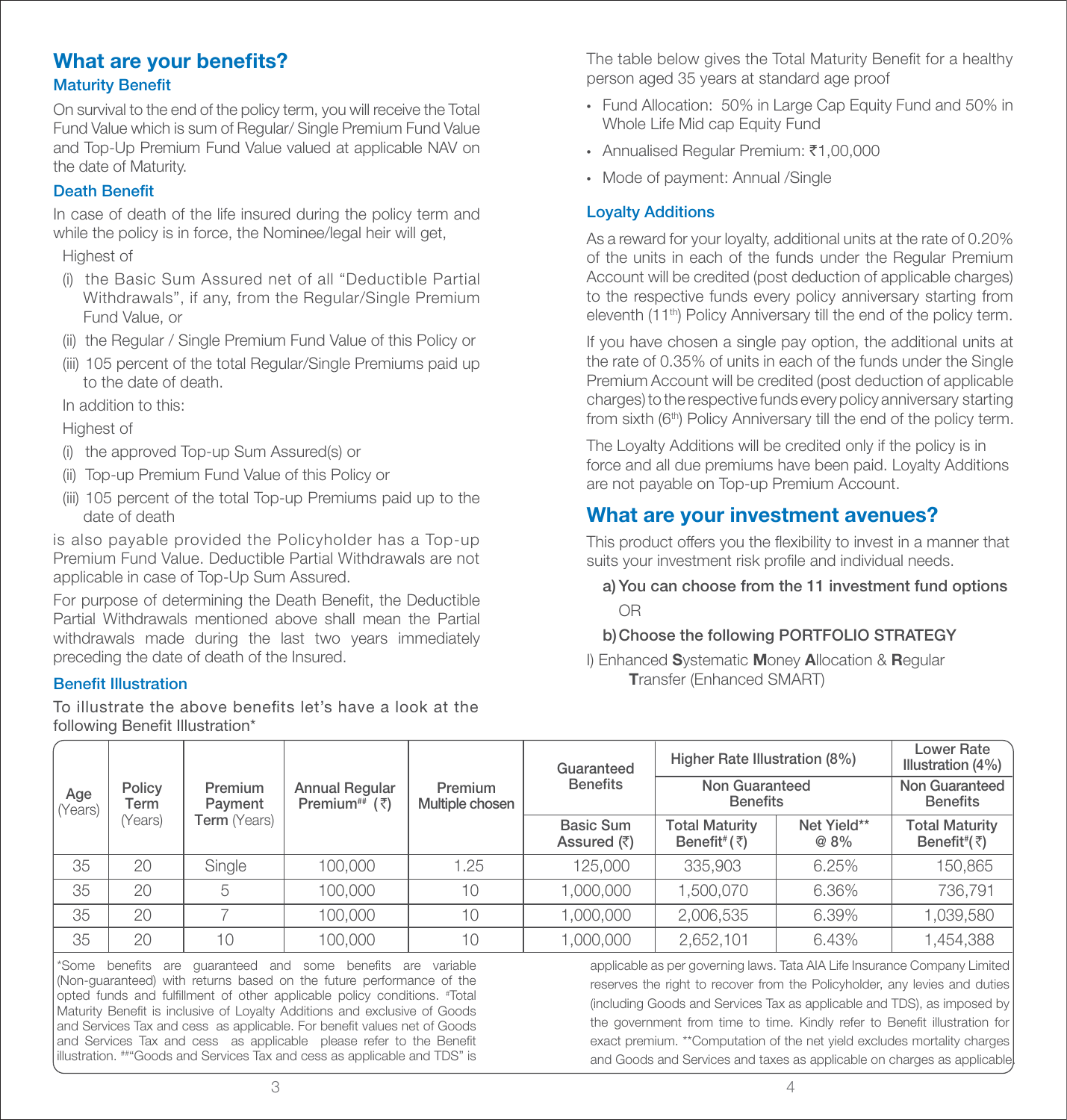### a) You can choose from a variety of funds

Your allocable Regular / Single Premium and Top- Ups (if any) are invested in one or more investment funds as per your chosen asset allocation. You have an option of choosing any or all of the 11 Funds or such funds which are available at the time of allocation, based on your preferred asset allocation.

We offer 11 investment funds ranging from 100% debt to 100% equity to suit your particular needs and risk appetite – Multi Cap Fund, India Consumption Fund, Top 50 Fund, Top 200 Fund, Super Select Equity Fund, Large Cap Equity fund, Whole Life Mid Cap Equity fund, Whole Life Aggressive Growth fund, Whole Life Stable Growth fund, Whole Life Income fund and Whole Life Short-term fixed Income fund.

If you wish to diversify your risk, you can choose to allocate your premiums in varying proportions amongst the 11 investment funds.

Our wide range of funds gives you the flexibility to redirect future premiums and change your premium allocation percentages from that point onwards. Also you can switch monies from one investment fund to another at any time. Switches must however be within the investment funds offered under this plan.

These funds have different risk profiles based on different types of investments that are offered under these funds. The returns are expected to vary according to the risk profile of the funds chosen.

In case of exceptional circumstances / force majeure events, investment in Cash / Money Market Instruments in all above funds may go up to 100%, subject to prior approval of IRDAI.

Exceptional circumstances may include:

- i) Global financial or credit crisis.
- ii) War like situation,
- iii) Political uncertainty
- iv) Events like Political/ Communal disturbance which affects Indian economy and in turn impacts severely on Fixed Income/Equity market.

### Discontinued Policy Fund :

The investment objective for Discontinued Policy Fund is to provide capital protection and a minimum return as per regulatory requirement with a high level of safety and liquidity through judicious investment in high quality short-term debt. The strategy is to generate better returns with low level of risk through investment in fixed interest securities having short term maturity profile. The risk profile of the fund is very low. There is a minimum guarantee of interest @ 4% p.a. or as prescribed by IRDAI from time to time.

| <b>Investment Fund</b>                     | <b>Fund Objective</b>                                                                                                                                                                                                                                                                                           | <b>Risk Profile</b> | <b>Asset Allocation</b>                              |       | Minimum Maximum |
|--------------------------------------------|-----------------------------------------------------------------------------------------------------------------------------------------------------------------------------------------------------------------------------------------------------------------------------------------------------------------|---------------------|------------------------------------------------------|-------|-----------------|
| Multi Cap Fund (ULIF                       | The primary investment objective of the Fund is<br>to generate capital appreciation in the long term<br>by investing in a diversified portfolio of Large                                                                                                                                                        |                     | Equity                                               | 60%   | 100%            |
| 060 15/07/14 MCF<br>(110)                  | Cap and Mid Cap companies The allocation<br>between Large Cap and Mid Cap companies will<br>be largely a function of the relative valuations of                                                                                                                                                                 | <b>High</b>         | Debt Instruments                                     | $0\%$ | 40%             |
|                                            | Large Cap companies as against Mid Cap<br>companies.                                                                                                                                                                                                                                                            |                     | Cash / Money Market Instruments                      | $0\%$ | 40%             |
| India Consumption                          | The primary investment objective of the Fund is<br>to generate capital appreciation in the long term<br>by investing in a diversified portfolio of                                                                                                                                                              |                     | Equity                                               | 60%   | 100%            |
| Fund (ULIF 061<br>15/07/14 ICF 110)        | companies which would benefit from India's<br>Domestic Consumption growth story. The India<br>Consumption Fund could provide an investment                                                                                                                                                                      | <b>High</b>         | Debt Instruments                                     | $0\%$ | 40%             |
|                                            | opportunity in the theme of rising consumption<br>power in India for long term returns.                                                                                                                                                                                                                         |                     | Cash / Money Market Instruments                      | $0\%$ | 40%             |
| Top 50 Fund (ULIF 026<br>12/01/09 ITF 110) | The Top 50 Fund will invest primarily in select<br>stocks which are a part of Nifty 50 Index with a<br>focus on generating long term capital<br>appreciation. The Fund will not replicate the<br>index but aim to attain performance better than                                                                |                     | <b>Equity Instruments</b>                            | 60%   | 100%            |
|                                            | the performance of the Index. As a defensive<br>strategy arising out of market conditions, the<br>scheme may also invest in debt and money<br>market instruments.<br>Objective: The primary investment objective of<br>the fund is to generate long term capital<br>appreciation by investing in select stocks. | <b>High</b>         | Cash / Money Market<br>Instruments (including CP/CD) | 0%    | 40%             |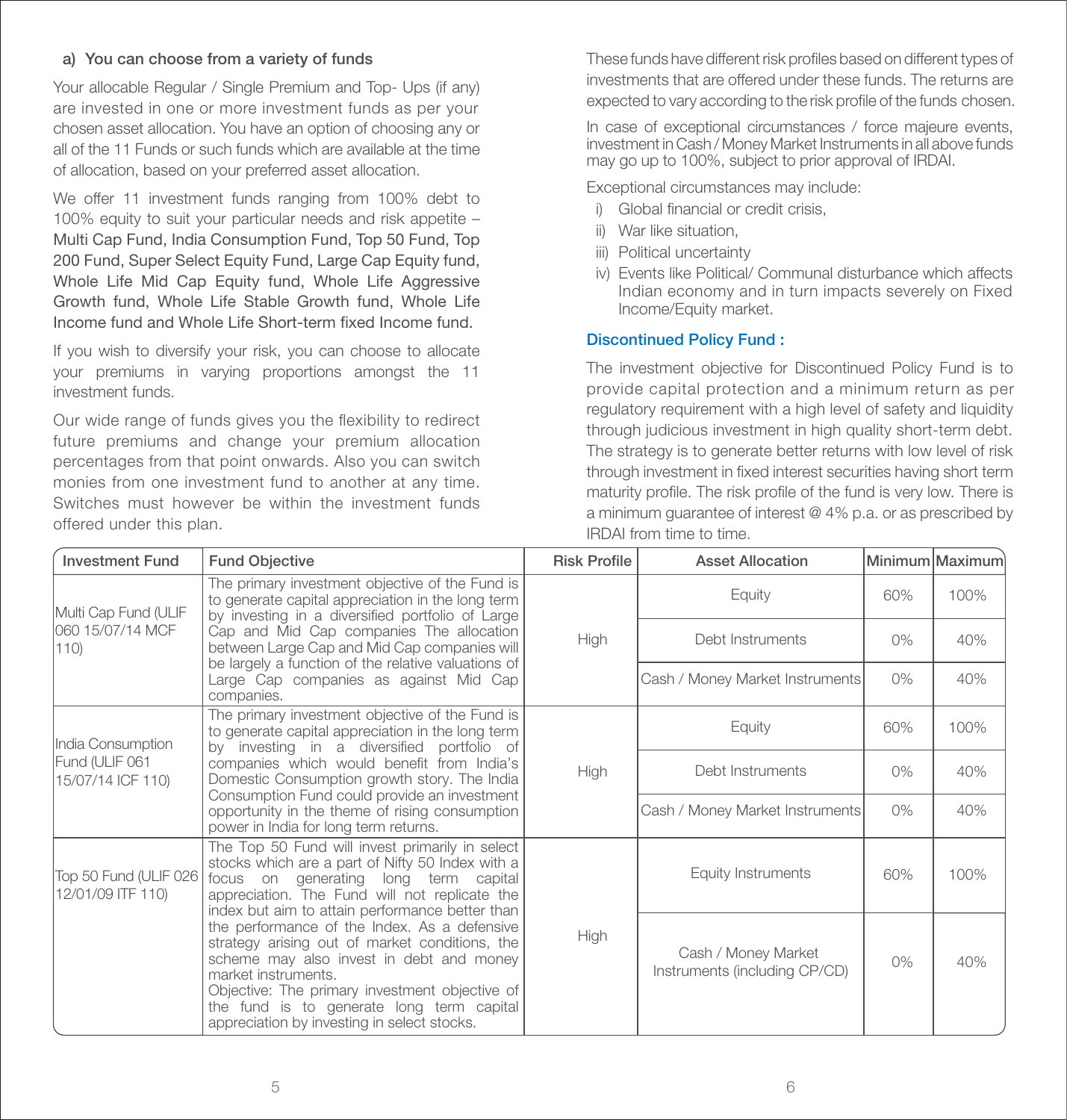| <b>Investment Fund</b>                                                                                                                                                                                               | <b>Fund Objective</b>                                                                                                                                                                                                                                                                                           | <b>Risk Profile</b> | <b>Asset Allocation</b>                                 |       | Minimum Maximum |
|----------------------------------------------------------------------------------------------------------------------------------------------------------------------------------------------------------------------|-----------------------------------------------------------------------------------------------------------------------------------------------------------------------------------------------------------------------------------------------------------------------------------------------------------------|---------------------|---------------------------------------------------------|-------|-----------------|
| Top 200 fund (ULIF<br>027 12/01/09 ITT 110)                                                                                                                                                                          | The Top 200 Fund will invest primarily in select<br>stocks which are a part of BSE 200 Index with a<br>focus on generating long term capital<br>appreciation. The Fund will not replicate the<br>index but aim to attain performance better than                                                                |                     | <b>Equity Instruments</b>                               | 60%   | 100%            |
|                                                                                                                                                                                                                      | the performance of the Index. As a defensive<br>strategy arising out of market conditions, the<br>scheme may also invest in debt and money<br>market instruments.<br>Objective: The primary investment objective of<br>the fund is to generate long term capital<br>appreciation by investing in select stocks. | High                | Cash / Money Market<br>Instruments (including CP/CD)    | $0\%$ | 40%             |
|                                                                                                                                                                                                                      | The Super Select Equity Fund will invest<br>significant amount in equity and equity linked<br>instruments specifically excluding companies<br>Gambling,<br>predominantly<br>dealing<br>in<br>Lotteries/Contests, Animal Produce, Liquor,<br>Tobacco, Entertainment (Films, TV etc) Hotels,                      |                     | Equity and Equity<br>linked Instruments                 | 60%   | 100%            |
| Super Select Equity<br>Fund (ULIF 035<br>16/10/09 TSS 110)                                                                                                                                                           | sugar, leather, Banks and Financial Institutions.<br>The risk profile of the fund is high. The cash<br>holding of the Fund will be kept below 40% of<br>the Fund or according to the prevailing<br>regulatory guidelines at each point of time.                                                                 | High                | Debt Instruments                                        | $0\%$ | 40%             |
| Objective: The primary investment objective of<br>the fund is to provide income distribution over a<br>period of medium to long term while at all times<br>emphasizing<br>the importance of capital<br>appreciation. |                                                                                                                                                                                                                                                                                                                 |                     | Cash / Money<br>Market Instruments<br>(including CP/CD) | $0\%$ | 40%             |
| Large Cap Equity Fund<br>IULIF 017 07/01/08<br><b>TLC 110)</b>                                                                                                                                                       | The primary investment objective of the Fund is<br>to generate long - term capital appreciation from<br>a portfolio that is invested pre-dominantly in                                                                                                                                                          | High                | Equity and Equity<br>linked Instruments                 | 80%   | 100%            |
|                                                                                                                                                                                                                      | large cap equity and equity linked securities.                                                                                                                                                                                                                                                                  |                     | Cash / Money Market Instruments                         | 0%    | 20%             |
| Whole Life Mid Cap<br>Equity Fund(ULIF 009                                                                                                                                                                           | The primary investment objective of the Fund is<br>to generate long term capital appreciation from                                                                                                                                                                                                              | High                | Equity and Equity<br>linked Instruments                 | 60%   | 100%            |
| 04/01/07 WLE 110)                                                                                                                                                                                                    | a portfolio that is invested pre-dominantly in Mid<br>Cap Equity and Mid Cap Equity linked securities.                                                                                                                                                                                                          |                     | Cash/Money<br>Market Instruments                        | 0%    | 40%             |
| Whole Life Aggressive<br>Growth Fund(ULIF 010                                                                                                                                                                        | The primary investment objective of the Fund is to<br>provide higher returns in long term by investing<br>primarily in Equities along with debt/ money                                                                                                                                                          | Medium              | Equity and Equity<br>Linked instruments                 | 50%   | 80%             |
| 04/01/07 WLA 110)                                                                                                                                                                                                    | market instruments.                                                                                                                                                                                                                                                                                             | to High             | Debt Instruments                                        | 20%   | 50%             |
|                                                                                                                                                                                                                      |                                                                                                                                                                                                                                                                                                                 |                     | Cash / Money Market Instruments                         | 0%    | 30%             |
| Whole Life Stable                                                                                                                                                                                                    | The primary investment objective of the Fund is<br>to provide stable returns by balancing the                                                                                                                                                                                                                   | Low to              | Equity and Equity<br>Linked instruments                 | 30%   | 50%             |
| Growth Fund(ULIF 011                                                                                                                                                                                                 | investment in Equities and debt/ money market                                                                                                                                                                                                                                                                   | Medium              | Debt Instruments                                        | 50%   | 70%             |
| 04/01/07 WLS 110)                                                                                                                                                                                                    | instruments.                                                                                                                                                                                                                                                                                                    |                     | Cash / Money Market Instruments                         | 0%    | 20%             |
| The primary investment objective of the Fund is<br>Whole Life Income<br>to generate income by investing in a range of<br>Fund (ULIF 012                                                                              |                                                                                                                                                                                                                                                                                                                 | Debt Instruments    | 60%                                                     | 100%  |                 |
| 04/01/07 WLI 110)                                                                                                                                                                                                    | debt and money market instruments of various<br>maturities with a view to maximizing the optimal<br>balance between yield, safety and liquidity.                                                                                                                                                                | Low                 | Cash / Money Market Instruments                         | 0%    | 40%             |
| Whole Life Short-Term<br>Fixed Income Fund                                                                                                                                                                           | The primary investment objective of the Fund is to<br>generate stable returns by investing in fixed income<br>securities having shorter maturity periods. Under                                                                                                                                                 |                     | Debt Instruments of<br>duration less than 3 years       | 60%   | 100%            |
| (ULIF 013<br>04/01/07 WLF 110)                                                                                                                                                                                       | normal circumstances, the average maturity of the<br>Fund may be in the range of 1-3 years.                                                                                                                                                                                                                     | Low                 | Cash / Money<br>Market Instruments                      | 0%    | 40%             |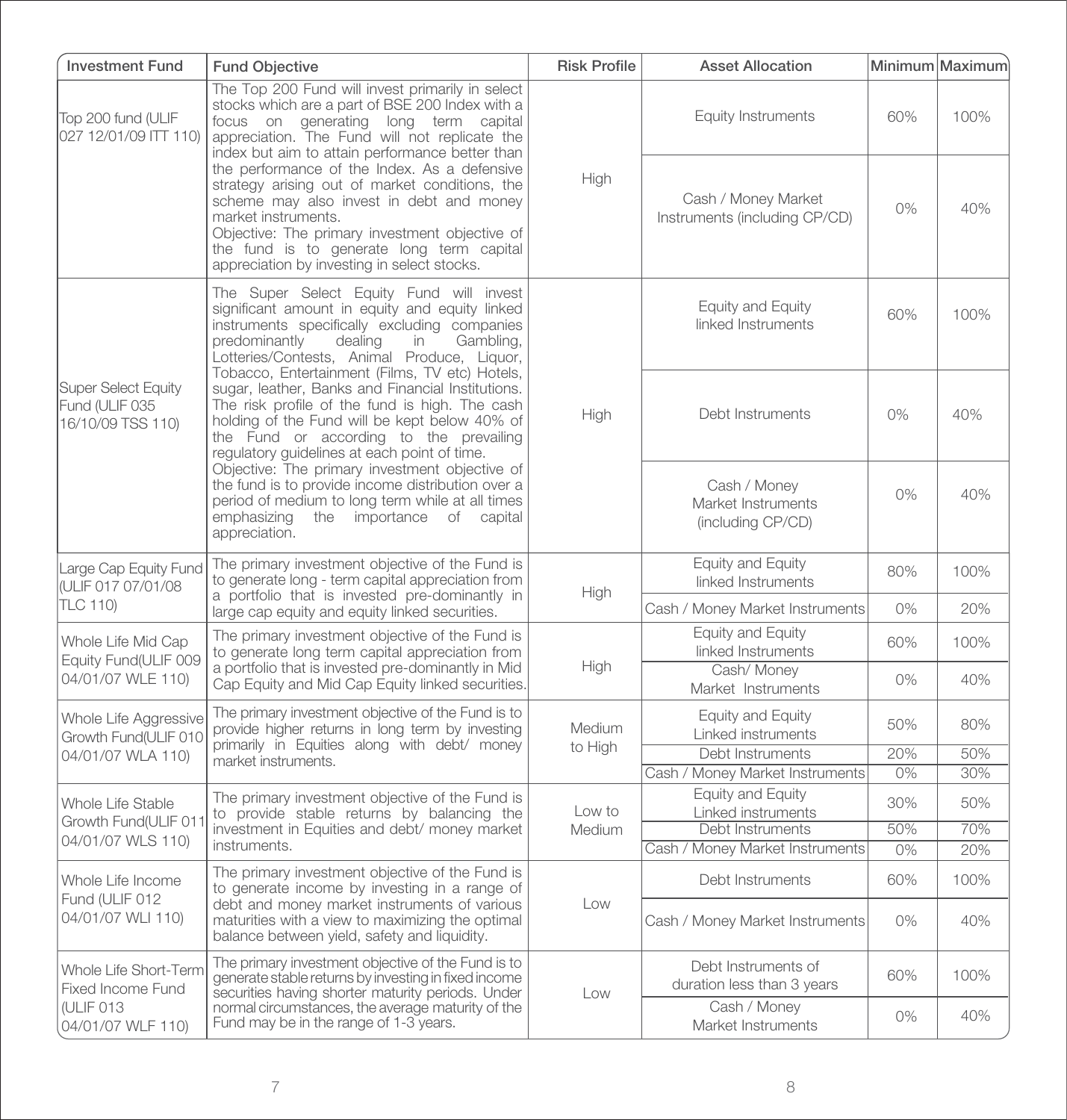### Asset allocation:

| Instrument               | Allocation   |
|--------------------------|--------------|
| Government Securities    | 60% - 100%   |
| Money Market Instruments | $0\% - 40\%$ |

# b) Choose the following PORTFOLIO STRATEGY:

 I) Enhanced Systematic Money Allocation & Regular Transfer (Enhanced SMART)

Enhanced SMART is a systematic transfer plan available only to the policies with the annual / single mode of payment. It allows a customer to enter the volatile equity market in a structured manner under the Regular / Single Premium Fund. Under Enhanced SMART, you need to choose two funds, a debt oriented fund and an equity oriented fund. Please refer to table below for the choice of available funds:

| Debt oriented funds      | <b>Equity oriented funds</b>     |
|--------------------------|----------------------------------|
| • Whole Life Income Fund | • Large Cap Equity Fund          |
| • Whole Life Short-Term  | · Whole Life Mid Cap Equity Fund |
| Fixed Income Fund        | · Multi Cap Fund                 |
|                          | · India Consumption Fund         |
|                          | • Top 50 fund                    |
|                          | · Top 200 fund                   |
|                          | · Super Select Equity Fund       |

This strategy is applicable till premium payment term only and is not available with top-up premium fund.

Through Enhanced SMART, your entire annual/single allocable premium will be parked in the chosen debt oriented fund along with any existing units in that fund, if any. These combined units in the chosen debt oriented fund will be systematically transferred on a monthly basis to the chosen equity oriented fund. All your future allocable premiums will also follow the same pattern as long as Enhanced SMART is active on your plan. Switching to / from the Enhanced SMART funds to other available funds is not allowed.

Thus, while the stock market remains volatile and unpredictable, Enhanced SMART strategy offers a systematic way of rupee cost averaging. However, all investments through this option are still subject to investment risks, which shall continue to be borne by you.

A portion of total units in the chosen debt oriented fund shall be switched automatically into the chosen equity oriented fund in the following way:

Monthly Enhanced SMART

| Policy Month 1 | 1/12 of the units available at the beginning<br>of Policy Month 1 |
|----------------|-------------------------------------------------------------------|
| Policy Month 2 | 1/11 of the units available at the beginning<br>of Policy Month 2 |
| Policy Month 6 | 1/7 of the units available at the beginning<br>of Policy Month 6  |

| Policy Month 11 | $\frac{1}{2}$ of the units available at the beginning of<br>Policy Month 11 |
|-----------------|-----------------------------------------------------------------------------|
| Policy Month 12 | Balance units available at the beginning of<br>Policy Month 12              |

# The following are the notable features of Enhanced SMART:

- Enhanced SMART can be availed at the option of the policyholder, exercisable at policy inception or on any policy anniversary. A written request to commence, change or restart Enhanced SMART should be received 30 days in advance of the policy anniversary. The request shall take effect on the following policy anniversary. Once chosen the strategy will be applicable for future premiums for all the premium payment terms except single premium.
- Request for commencement, change or restart of Enhanced SMART will be subject to all due premiums being paid.
- Enhanced SMART option is available only to the policies with the annual / single mode of payment.
- The automatic fund switches in the Enhanced SMART option are available out of the 12 free switches.
- Enhanced SMART is free of any charge.
- The policyholder will have the option to stop the Enhanced SMART at any point of time by a written request and it shall take effect from the next Enhanced SMART switching that follows the Company's receipt
- Manualfund switching forthe two funds selected for activation of Enhanced SMART is not allowed. Manual fund switching is allowed on other available funds at applicable charges. For Top-up premiums, manual switching option will be available at applicable charges.
- Any amount remaining in regular premium funds other than the two funds selected for activation of Enhanced SMART, would continue to remain invested in those funds.
- Enhanced SMART Option will not be available during Discontinuance of Premium. On revival of the policy, you can opt for Enhanced SMART again.

In Case of Single Premium option:

- Enhanced SMART strategy can only be opted for at policy inception.
- Enhanced SMART strategy will be applicable for policy year 1 only.
- From the end of year 1, the amount will remain invested in the Equity oriented fund as chosen by customer under Enhanced SMART strategy.
- Customer has an option to do manual fund switching to other available funds after the end of policy year 1.

The Company may cease offering Enhanced SMART by giving 30 days of written notice subject to prior approval of Insurance Regulatory and Development Authority of India.

# Tracking and Assessing Your Investments

You can monitor your investments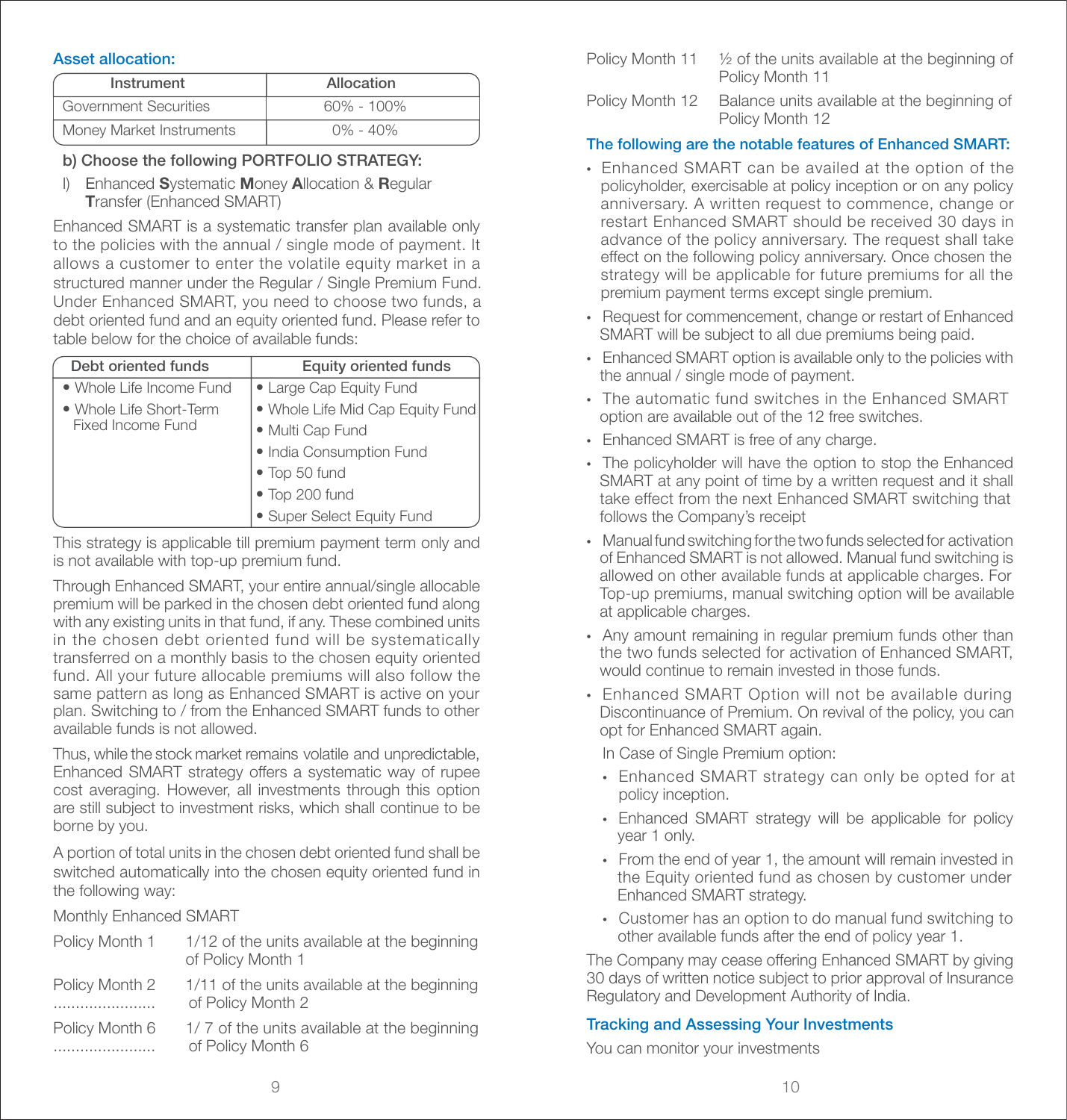- On our website (www.tataaia.com);
- Through the annual statement detailing the number of units you have in each investment fund and their respective then prevailing NAV; and
- Through the published NAVs of all investment funds on our website and Life council's website.

# What are the other benefits in your policy<sup>3</sup>?

This is a single / Regular / limited payment policy with protection for a chosen policy term and it is in your best interest to stay invested for the entire term. This will enable you to pay for a short term and enjoy all the special benefits offered under this innovative product for the rest of your life. However, for contingency needs during the term of the policy, you may avail of the Partial Withdrawal option. In case if you have a surplus income, you may invest the same in your plan though top-ups.

### Flexibility of Partial Withdrawals

In case you need money for any emergency or otherwise, this plan enables you to withdraw from your fund. The withdrawals from regular / Single Premium Fund are allowed after five policy anniversaries from the date of issuance of your policy, provided the policy is in force.

- Partial withdrawal from the Top-up Premium Fund can be allowed anytime after five policy anniversaries from the date of acceptance of each such Top-up Premium paid.
- For Regular Premium policy, minimum partial withdrawal amount is  $\bar{\tau}$  5,000 subject to Total Fund Value post such withdrawals being not less than an amount equivalent to one year's Annualised Regular Premium.
- For Single Premium policy, minimum partial withdrawal amount is  $\bar{\tau}$  5,000 subject to Total Fund Value post such withdrawals being not less than an amount equivalent to 5% of Single Premium paid.
- Partial withdrawal is allowed only after insured attains 18 years of age.
- Partial Withdrawals should be made first from the Top-up Premium Fund (if any) and then from the Regular / Single Premium Fund, if amount in the Top-up Premium Fund is insufficient.
- Maximum of four (4) partial withdrawals are allowed in a policy year and we levy no charges for making the partial withdrawals.
- The partial withdrawals shall not be allowed if it would result in termination of the contract.

# Flexibility of Top-ups

You have the flexibility to pay additional premium as 'Top-up Premium', provided the policy is in force

- Top-up premiums can be paid any time except during the last five years of the policy term, subject to underwriting, as long as all due premiums have been paid.
- You can Top-up your policy up to four times in a policy year.
- The minimum Top-up amount is  $\bar{\xi}$  5,000/-. Acceptance of Top up Premium is subject to prevailing underwriting rules.
- Top-up premiums can be allocated in any proportion between the funds offered as chosen by the policyholder.
- Every Top up Premium will have a lock- in period of five years from the date of acceptance of such Top up premiums except in case of complete withdrawal of policy.
- At any point of time, the total Top-up premiums paid shall not exceed the sum of the total regular premiums / single premium paid
- Top-up premiums are subject to charges as described under "What are my Policy charges?"

### Top-up Sum Assured

Your Sum Assured will increase by Top-up Sum Assured when you avail of a Top-up, subject to underwriting.

Top-up Sum Assured will be Top-Up Multiple \* Top-Up Premium

Top-up Premium Multiple is 1.25

Increase or decrease in the Top-up Sum Assured is not allowed.

### Flexibility of Premium Mode

You may choose to pay your premiums<sup>4</sup> Annually, Semi-annually, Quarterly, Monthly or even single time as per your convenience.

4 Monthly Premium = 0.0833 of Annualised Premium, Quarterly Premium = 0.25 of Annualised Premium, Semi-annual premium = 0.50 of Annualised Premium subject to minimum premium conditions for each mode.

### Settlement Option

Provided policyholder is alive on the maturity date, you have an option to receive the maturity amount either in lump sum or in installments over a period of time. This period, termed as Settlement Period, may be extended up to a maximum of five years from the date of maturity. The first instalment under settlement option shall be payable on the date of maturity. The timing and amount of the installments will be chosen by you at the time of maturity while exercising this option. The value of such periodical payments will depend on the performance of the Funds selected for investment. Switching and partial withdrawals (other than the aforesaid periodical payments) are not available during the Settlement Period. At any time during the settlement period, you have the option to withdraw the Total Fund Value at that time

During this Settlement Period, life cover shall be maintained at 105% of the total premiums paid. In case of death, higher of Total Fund Value at the time of death or 105% of total premiums paid will be returned to the Nominee. During this period, Fund Management Charges and Mortality Charges will be deducted as due. All charges are shown under "What are my Policy Charges?"

During this Settlement Period, the inherent investment risk will be borne by the Policyholder.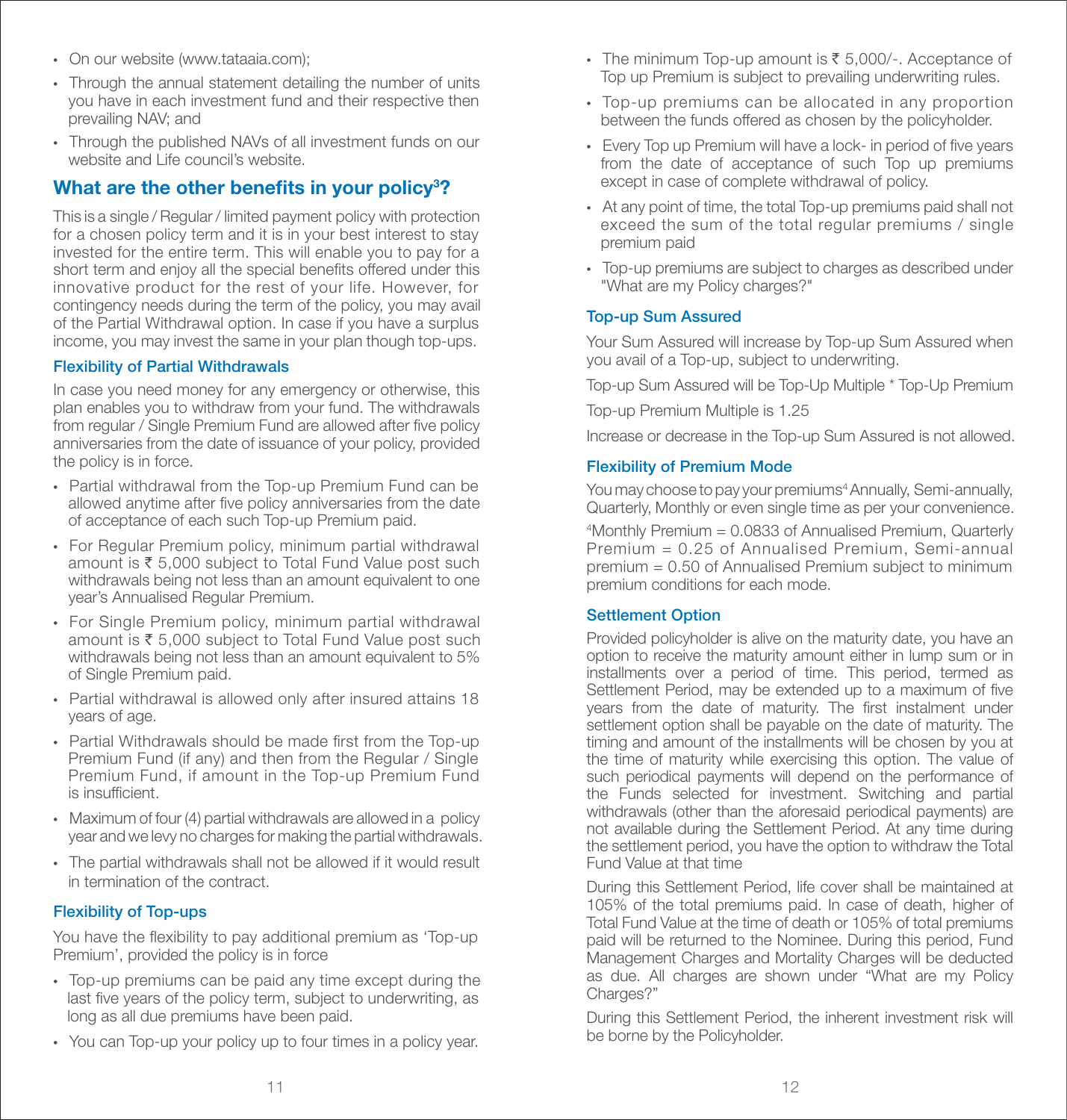### Flexibility of Additional Coverage<sup>5</sup>

You have further flexibility to customize your product by adding the following optional riders. The charges for these riders, if opted for, will be recovered by cancellation of units from the basic plan. The riders can be attached only at the policy inception and can only be offered only if minimum premium multiple is chosen.

#### For Regular / Limited Pay - the Policyholders have an option to choose any one of the following riders:

- 1. Tata AIA Life Insurance Waiver of Premium (Linked) Rider
- 2. Tata AIA Life Insurance Waiver of Premium Plus (Linked) Rider
- 3. Tata AIA Life Insurance Accidental Death and Dismemberment (Long Scale) (ADDL) Linked Rider

For Single Pay - the Policyholders have an option to choose the following rider:

Tata AIA Life Insurance Accidental Death and Dismemberment (Long Scale) (ADDL) Linked Rider

### Tata AIA Life Insurance Accidental Death and Dismemberment (Long Scale) (ADDL) Linked Rider (UIN: 110A027V02)

This rider ensures protection of your family by paying your nominee an amount equal to the rider sum assured in case of an accidental death. In case of severe dismemberment like loss of limbs or bodily functions or severe burns due to an accident, it will pay a percentage of the rider sum assured as per the ADDL benefit chart. The benefits will be doubled in case of certain accidental death or dismemberments.

This rider will be allowed from entry age of 18 years up to 59 years and maximum maturity age of 70 years.

The maximum rider sum assured is restricted to 50% of basic sum assured for the premium paying term of 5 and 7 years and maximum rider sum assured is equal to 100% of basic sum assured for any other chosen premium paying terms.

#### Tata AIA Life Insurance Waiver of Premium (Linked) Rider (UIN: 110A026V02)

This rider provides for the waiver of all future premiums of the basic policy which fall due while the proposer is totally and permanently disabled (provided that the disability commences before the proposer reaches 65 years or the end of premium payment term of the basic plan, whichever is earlier). This rider will be allowed from entry age of 18 years up to 59 years and maximum maturity age of 65 years.

### Tata AIA Life Insurance Waiver of Premium Plus (Linked) Rider (UIN: 110A025V02)

This rider provides for the waiver of all future premiums of the basic policy which fall due in case of death or while the proposer is totally and permanently disabled (provided that the death occurs /disability commences before the proposer reaches 70 years or the end of premium payment term of the basic plan, whichever is earlier).This rider will be allowed from

entry age of 18 years up to 65 years (of the Proposer) and maximum maturity age of 70 years (of the Proposer).

5 These are Unit deducting riders and no separate premium needs to be paid.

<sup>3</sup>For more details on the benefits, premiums and exclusions under these riders please refer to the Rider Brochure or contact our Insurance advisor or visit our nearest branch office.

# How is the NAV calculated?

The Net Asset Value (NAV) of the segregated funds shall be computed as:

Market value of investment held by the fund  $+$  value of current assets - (value of current liabilities and provisions, if any)

------------------------------------------------------------------------

Number of units existing on Valuation Date (before creation/ redemption of units)

The Net Asset value (NAV) will be determined and published daily in various financial newspapers and will also be available on www.tataaia.com, the official website of Tata AIA Life. All you have to do is multiply the number of Units you have with the published NAV to arrive at the value of your investments.

### Credit/Debit of Units

Premiums received, after deducting the Regular Premium/ Single Premium / Top-up Premium Allocation Charge and applicable Goods and Services Tax and cess as applicable, will be used to purchase Units at the NAV according to your instruction for allocation of Premium. Units purchased by Regular /Single Premium and Top-up Premium, net of payable premium allocation charge and applicable Goods and Services Tax and cess as applicable, will be deposited into the Regular/Single Premium Fund Value and Top-up Premium Fund Value respectively.

Where notice is required (Partial Withdrawal, Complete withdrawal or death of the Insured), Units being debited shall be valued by reference to their NAV as specified in the section "Cut-off time for determining the appropriate valuation date"

### Cut-off time for determining the appropriate valuation date

The appropriate valuation date at which NAV will be used to purchase or redeem Units shall be determined in the following manner:-

- a) Purchase & Allocation of Units in respect of Premiums received or Fund Value(s) switched in:
- If the premiums, by way of cash or a local cheque or a demand draft payable at par or the request for switching in Fund Value(s) is / are received by us at or before 3:00 p.m. of a Business Day at the place where these are receivable, NAV of the date of receipt or the due date, whichever is later shall apply.
- If the premium/s, by way of cash or a local cheque or a demand draft payable at par or the request for switching in Fund Value(s) is/are received by us after 3:00 pm of a business day, at the place where these are receivable, NAV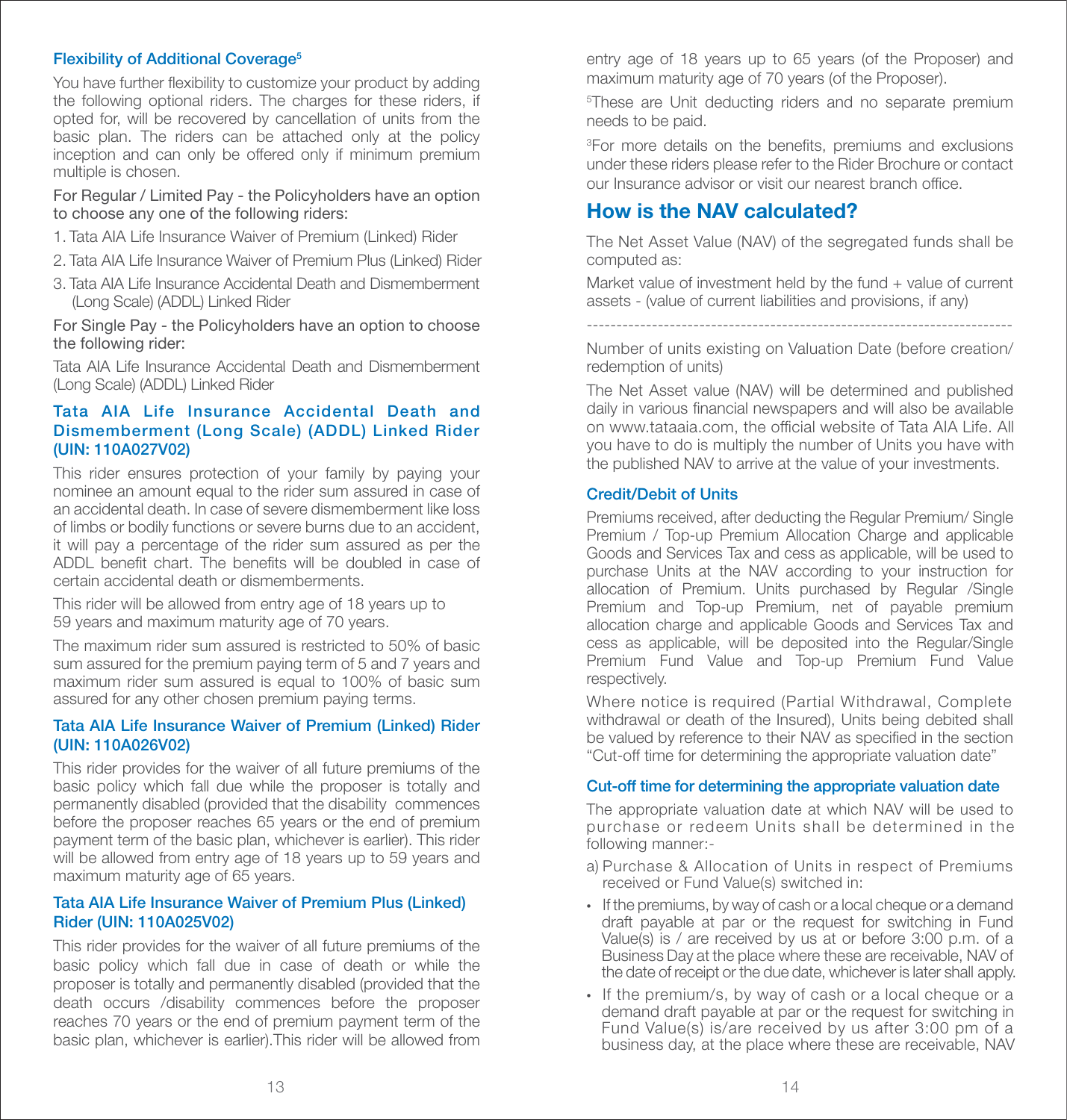of the next valuation date following the receipt or the due date, whichever is later shall apply.

- If the premium/s is received by us by way of an outstation cheque / outstation demand draft, NAV of the date of on which these instruments are realized shall apply.
- In case of proposals or requests for Top-up Premium where underwriting or Our approval is required, the closing NAV of the day on which underwriting/approval is completed in all respects or the date of receipt of premium (in case of cash or local cheque or demand draft payable at par) or the date of cheque/ demand draft realization (in case of an outstation cheque/ demand draft) whichever is later shall apply.
- If premiums are received via standing instruction (such as auto pay, credit cards, electronic clearing system etc) the same procedure as for local cheques will apply with the date of sending the collection request to the relevant bank / financial institution being taken as the date of receipt of the local cheque.
- b) Sale & Redemption of Units in respect of withdrawals, surrender, Fund Value(s) switched out, death claim:
- If a valid request / application is received by us at or before 3:00 pm of a Business Day, NAV of the date of receipt shall apply.
- If a valid request/application is received by us after 3:00 pm of a Business Day, NAV of the next valuation date following the receipt shall apply.

# What are the options to manage my investments<sup>6</sup>?

We offer you ample flexibility to manage your money so that you can reap maximum benefits of your investments.

### Switching Between the Funds

During the policy term, you may switch your investment or part of investment from one fund to another as per your outlook about the markets. Switching may be restricted if the Enhanced SMART is chosen. Please refer to Enhanced SMART strategy for details. A total of 12 free switches are allowed in a policy year after which charges will be applicable on further switches as shown under "What are my Policy Charges?"

### Premium Re-direction

Premium Re-direction facility helps you to allocate future premiums to a different fund or set of funds. There is no Premium-Redirection charge. Premium Re-direction will not be allowed if Enhanced SMART is chosen.

6 Please contact our Insurance Advisor or visit our nearest branch office for further details

# What if I want to discontinue paying premiums?

### Discontinuance of Premiums

Discontinuance of Premium within Five Years from the Date of Commencement (Discontinuance of the policy during lock-in period):

### a. For Regular/ Limited Premium Policies:

Where a Regular / Limited Premium due before the fifth policy anniversary remains unpaid at the end of the Grace Period, in case of discontinuance of policy due to non-payment of premium, the fund value after deducting the applicable discontinuance charges, shall be credited to the Discontinued Policy Fund and the risk cover and rider cover, if any, shall cease.

All such discontinued policies shall be provided a revival period of three years from date of first unpaid premium. On such discontinuance, we shall communicate the status of the policy, within three months of the first unpaid premium, to the policyholder and provide the option to revive the policy within the revival period of three years.

- i) In case the policyholder opts to revive but does not revive the policy during the revival period, the proceeds of the Discontinued Policy Fund shall be paid to the policyholder at the end of the revival period or lock-in period whichever is later. In respect of revival period ending after lock-in period, the policy will remain in discontinuance fund till the end of revival period. The Fund management charges of discontinued fund will be applicable during this period and no other charges will be applied.
- ii) In case the policyholder does not exercise the option as set out above, the policy shall continue without any risk cover and rider cover, if any, and the policy fund shall remain invested in the discontinuance fund. At the end of the lock-in period, the proceeds of the discontinuance fund shall be paid to the policyholder and the policy shall terminate.
- iii) However, the policyholder has an option to surrender the policy anytime and proceeds of the discontinued policy shall be payable at the end of lock-in period or date of surrender whichever is later.

# b. For Single Premium Policies:

In case of Single premium policies, the policyholder has an option to surrender any time during the lock-in period. Upon receipt of request for surrender, the fund value, after deducting the applicable discontinuance charges, shall be credited to the Discontinued Policy Fund.

The policy shall continue to be invested in the Discontinued Policy Fund and the proceeds from the discontinuance fund shall be paid at the end of lock-in period. Only fund management charge can be deducted from this fund during this period. Further, no risk cover shall be available on such policy during the discontinuance period.

"Proceeds of the Discontinued Policy" means the fund value as on the date of discontinuance plus entire income earned after deduction of the fund management charges, subject to a minimum guarantee of interest @ 4% p.a. or as prescribed by IRDAI from time to time.

In case of any attachable optional rider – The status for rider will be same as base plan. i.e. If option a) is chosen under base plan, then the rider will be lapsed and can we revived within 3 years

Discontinuance of Premium after Five Years from the Date of Commencement (Discontinuance of Policy after the lock-in-Period):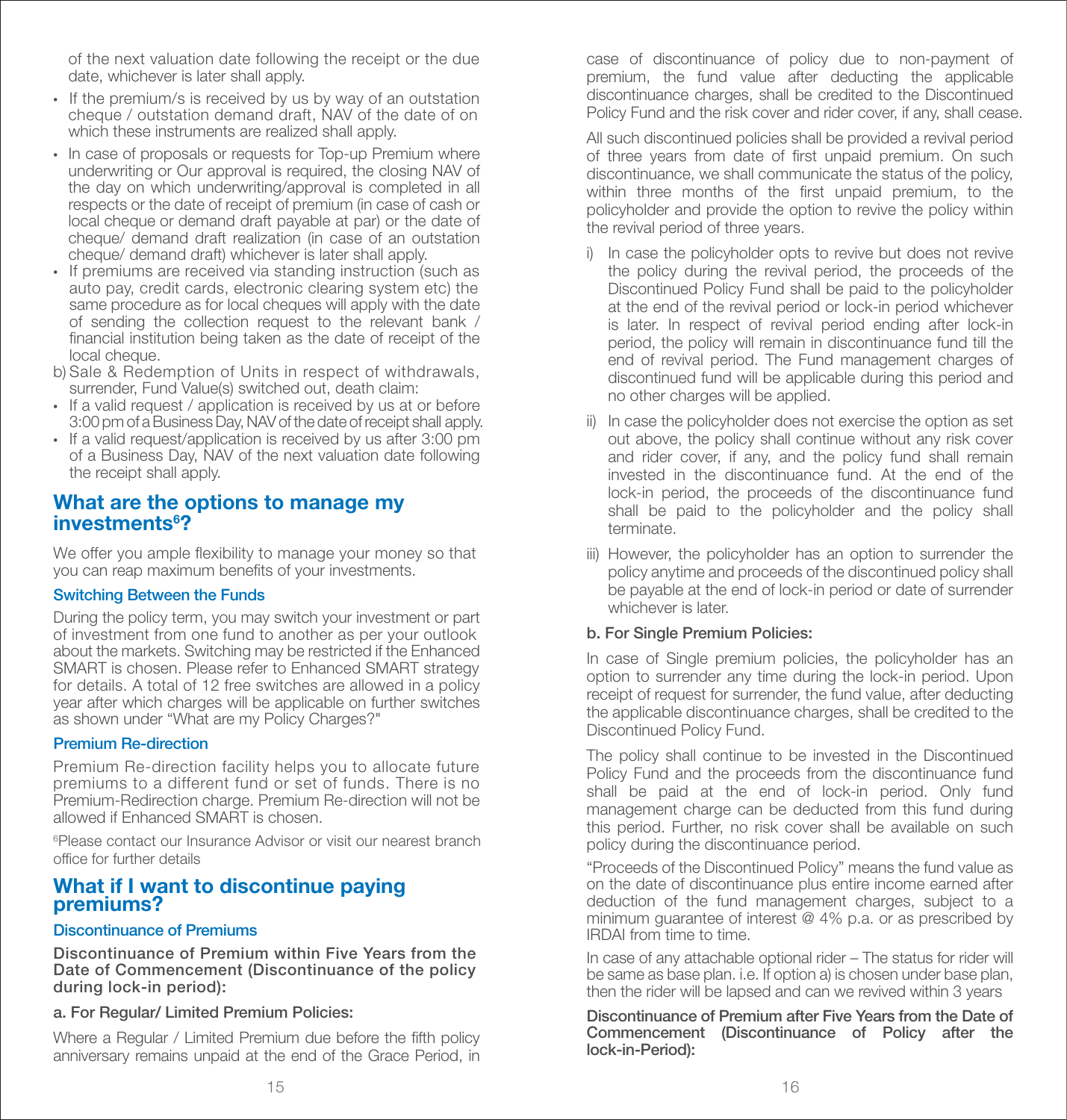### a. For Regular/ Limited Premium Policies:

Upon expiry of the grace period, in case of discontinuance of policy due to non-payment of premium after lock-in period, the policy shall be converted into a reduced paid up policy with the paid-up sum assured i.e. original sum assured multiplied by the total number of premiums paid to the original number of premiums payable as per the terms and conditions of the policy. The policy shall continue to be in reduced paid-up status without rider cover, if any. All charges as per terms and conditions of the policy may be deducted during the revival period. However, the mortality charges shall be deducted based on the reduced paid up sum assured only.

On such discontinuance, Insurer shall communicate the status of the policy, within three months of the first unpaid premium, to the policyholder and provide the following options:

- (1) To revive the policy within the revival period of three years, or
- (2) Complete withdrawal of the policy.

In case the policyholder opts for (1) above but does not revive the policy during the revival period, the fund value shall be paid to the policyholder at the end of the revival period.

In case the policyholder does not exercise any option as set out above, the policy shall continue to be in reduced paid up status. At the end of the revival period the proceeds of the policy fund shall be paid to the policyholder and the policy shall terminate.

However, the policyholder has an option to surrender the policy anytime and proceeds of the policy fund shall be payable.

### b. For Single Premium Policies:

Policyholder has an option to surrender the Policy any time. Upon receipt of request for surrender, the Fund Value as on Date of Surrender shall be payable.

If Policy gets converted into Reduced Paid-up, policy will continue with the reduced sum assured as defined below:

**Reduced paid-up sum assured = Basic Sum Assured**  $*$  **(t / n)** Where,

t = Total number of Premiums paid

n= Total number of Premiums payable for the entire premium paying term

A reduced paid-up policy will continue as per policy terms and conditions and charges as mentioned under "What are the charges in your policy?" shall continue to be deducted.

Policyholder will have an option of resuming payment of premiums with full sum assured before the end of revival period of three years from the date of last unpaid premium.

Top-ups will not be allowed when the policy is in reduced paid-up status.

Partial Withdrawal will be allowed during the reduced paid-up status

# What if I want to discontinue the policy?

### Complete Withdrawal

The policyholder can completely withdraw his/her policy anytime during the policy term by intimating the company.

If policyholder requests for Complete Withdrawal from the policy –

• Within the lock-in period; the surrender value i.e. the fund value less applicable discontinuance charges as on the date of discontinuance shall be credited to the 'Discontinued Policy Fund' as maintained by the Company. The 'Proceeds of the Discontinued Policy' i.e. the fund value as on the date of discontinuance plus entire income earned after deduction of the fund management charges, subject to a minimum guarantee of interest @ 4% p.a. or as prescribed by IRDAI from time to time shall be paid to the policyholder after completion of the lock-in period.

In case of death of the insured during this period the "Proceeds of the Discontinued Policy" shall be payable to the nominee immediately.

• After the Lock-in Period: the total fund value as on the date of complete withdrawal shall be paid to the policyholder.

Lock-in period means the period of 5 consecutive years from the date of commencement of the policy, during which period the proceeds of the discontinued policies cannot be paid by the insurer, except in the case of death or upon the happening of any other contingency covered under the policy.

# What are my policy charges<sup>7</sup>?

## Premium Allocation Charge

Regular Premium / Single Premium Allocation Charge as below will be deducted from the Regular Premium / Single Premium. The net Regular Premiums / Single Premium after deduction of charges are invested in funds as per your choice.

### For Single Pay

| Premium Allocation Charge as a % of Single Premium |    |  |
|----------------------------------------------------|----|--|
| % of Single Premium<br>Policy Year                 |    |  |
|                                                    | 3% |  |

### For Regular / Limited Pay

| Premium Allocation Charge as a % of Annualised Premium |      |  |
|--------------------------------------------------------|------|--|
| % of Annualised Premium<br>Policy Year                 |      |  |
|                                                        | 6.0% |  |
| 2                                                      | 6.0% |  |
| 3 to 5                                                 | 5.5% |  |
| 6 to 7                                                 | 4.5% |  |
| 8 to 10                                                | 3.5% |  |
| 11 year onwards                                        | 2.0% |  |

Top-up Premium Allocation Charge = 1.5% of Top-up premium

The regular / single premium and top-up premium allocation charges are guaranteed throughout the term of the policy.

The above premium allocation charges shall not exceed the maximum premium allocation charge as declared by the Authority which currently stands at 12.5% of Annualised Premium for any year.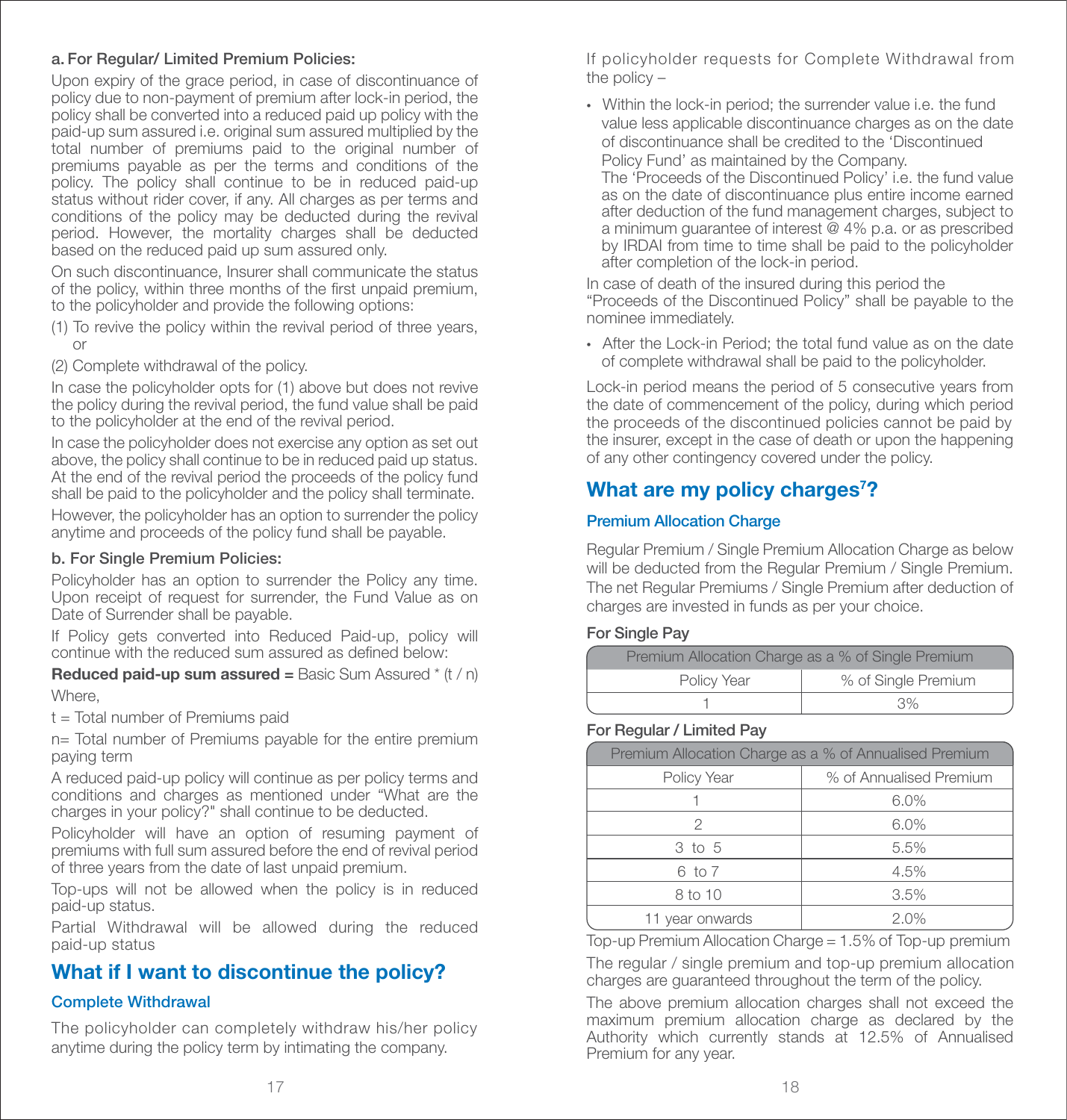### Policy Administration Charge

A Monthly Policy Administration Charge will be deducted by cancelling Units at the NAV from the Fund Value of the policy and this charge may be increased by upto a maximum of 5% p.a. compounded annually subject to a maximum of  $\bar{\xi}$  500 per month which are the current caps specified by the Authority and can change from time to time. Tabulated below is the Monthly Policy Administration charge.

For Single Pay Option - 0.90% p.a. of Single Premium throughout the policy term

For Regular / Limited Pay Option - 0.75% p.a. of Annualised premium throughout the policy term

### Fund Management Charge

A Fund Management Charge will be charged for each fund on each valuation date at 1/365 of the following annual rates and will be applied on the total values of the investment funds as given below

| Ŝr.<br>No      | <b>Fund Name</b>                           | Fund Management<br>Charge per annum |
|----------------|--------------------------------------------|-------------------------------------|
| 1              | Multi Cap Fund                             | 1.20%                               |
| $\overline{2}$ | India Consumption Fund                     | 1.20%                               |
| 3              | Top 50 fund                                | 1.20%                               |
| 4              | Top 200 fund                               | 1.20%                               |
| 5              | Super Select Equity Fund                   | 1.20%                               |
| 6              | Large Cap Equity Fund                      | 1.20%                               |
| $\overline{7}$ | Whole Life Mid-cap Equity Fund             | 1.20%                               |
| 8              | Whole Life Aggressive Growth Fund          | 1.10%                               |
| 9              | Whole Life Stable Growth Fund              | 1.00%                               |
| 10             | Whole Life Income Fund                     | 0.80%                               |
| 11             | Whole Life Short Term Fixed<br>Income Fund | 0.65%                               |

Fund Management Charges are subject to revision by Company with prior approval of IRDAI but shall not exceed 1.35% per annum of the Fund value which is the maximum limit currently specified by the Authority and can change from time to time.

A Fund Management Charge of 0.50% p.a. shall be charged on Discontinued Policy Fund. The current cap on Fund Management Charge (FMC) for Discontinued Policy Fund is 0.50% p.a. and shall be declared by the Authority from time to time.

### Mortality Charge<sup>8</sup>

The Mortality Charge of the Basic Policy will be deducted by cancelling Units at the current NAV, from the Regular / Single Premium Fund value of the Policy on each Policy Month Anniversary. In case of the Top-up Sum Assured, the same will be deducted from the Top-up Premium Fund Value. If the

Regular / Single Premium Fund Value is insufficient, then mortality charge will be deducted from the Top-up Premium Fund Value, if any and vice-versa.

Mortality charge = Sum at Risk (SAR) multiplied by the applicable Mortality Rate for the month, based on the attained age of the Life Assured.

Sum at Risk in each month for Regular / Single Premium Account is the difference between:

a) Maximum of (Basic Sum Assured net of all deductible partial withdrawals, if any, from the relevant Regular / Single Premium Fund Value or 1.05 times total Regular / Single premiums paid)

and

b) Regular/ Single Premium Fund Value at the time of deduction of Mortality Charge

 Sum at Risk in each month for Top-up Premium Account is the difference between:

a) Maximum of (Top-up Sum Assured, from the relevant Top-up Premium Fund Value or 1.05 times total Top-up Premiums paid)

and

b) Top-up Premium Fund Value at the time of deduction of Mortality Charge.

| Sample Age | Mortality Charges per 1,000<br>Sum at Risk (₹) (per annum) |
|------------|------------------------------------------------------------|
| 25         | 1.187                                                      |
| 35         | 1.122                                                      |
| 15         | 2.428                                                      |
| 55         | 5.751                                                      |

<sup>8</sup>The Mortality Charges will be quaranteed for the period of the policy term. Females and smokers lives will be treated at par with other standard lives and will not be charged any extra amount.

For complete details on mortality charges visit us at www.tataaia.com

### Discontinuance Charge

The policyholder can discontinue paying premium anytime during the policy term by intimating to the company. However when the request for discontinuance from the policy is within the lock-in period of 5 years from policy inception, total fund value, net of discontinuance charges as on the date of discontinuance shall be put in the 'Discontinued Policy Fund'. The 'Proceeds of the Discontinued Policy' i.e. the fund value as on the date of discontinuance plus entire income earned after deduction of the fund management charges, subject to a minimum guarantee of interest @ 4% p.a. or as prescribed by IRDAI from time to time shall be paid to the policyholder only after completion of the lock-in period.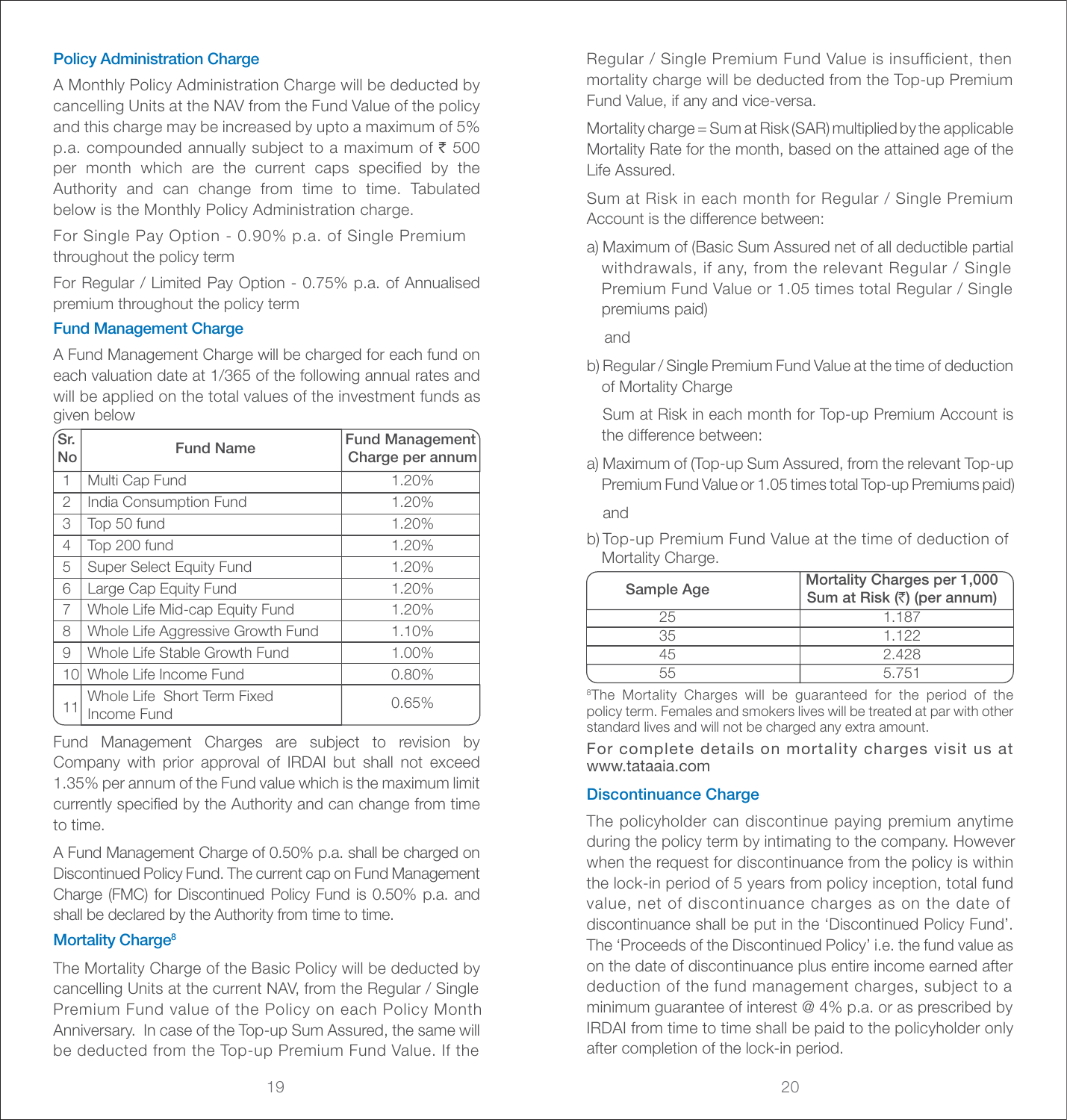The following table shows discontinuance charges applicable for Single Pay Option

| Where the policy<br>is discontinued<br>during the policy<br>year | Maximum<br><b>Discontinuance</b><br>Charges for the<br>policies having Single<br>Premium up to<br>₹ 3,00,000/- | Maximum<br><b>Discontinuance</b><br>Charges for the<br>policies having Single<br>Premium above<br>₹ 3,00,000/- |
|------------------------------------------------------------------|----------------------------------------------------------------------------------------------------------------|----------------------------------------------------------------------------------------------------------------|
| 1                                                                | Lower of 2% of Single<br>Premium or Single<br>Premium Fund Value<br>subject to a maximum<br>of ₹ 3,000/-       | Lower of 1% of Single<br>Premium or Single<br>Premium Fund Value<br>subject to a maximum<br>of ₹6,000/-        |
| $\overline{2}$                                                   | Lower of 1.5% of<br>Single Premium or<br>Single Premium Fund<br>Value subject to a<br>maximum of ₹ 2,000/-     | Lower of 0.70% of<br>Single Premium or<br>Single Premium Fund<br>Value subject to a<br>maximum of ₹ 5,000/-    |
| 3                                                                | Lower of 1% of Single<br>Premium or Single<br>Premium Fund Value<br>subject to a maximum<br>of ₹ 1,500/-       | Lower of 0.50% of<br>Single Premium or<br>Single Premium Fund<br>Value subject to a<br>maximum of ₹4,000/-     |
| 4                                                                | Lower of 0.5% of<br>Single Premium or<br>Single Premium Fund<br>Value subject to a<br>maximum of ₹1,000/-      | Lower of 0.35% of<br>Single Premium or<br>Single Premium Fund<br>Value subject to a<br>maximum of ₹ 2,000/-    |
| 5 and onwards                                                    | Nil                                                                                                            | Nil                                                                                                            |

The following table shows discontinuance charges applicable for Regular / Limited Pay Option

| Where the policy<br>is discontinued<br>during the policy<br>year | Maximum<br><b>Discontinuance</b><br>Charges for the<br>policies having<br>annualized premium<br>up to ₹ 50,000/- | Maximum<br><b>Discontinuance</b><br>Charges for the<br>policies having<br>annualized premium<br>above ₹ 50,000/- |
|------------------------------------------------------------------|------------------------------------------------------------------------------------------------------------------|------------------------------------------------------------------------------------------------------------------|
|                                                                  | Lower of 20% of<br>Annualised Premium or<br>Regular Premium Fund  <br>Value subject to a<br>maximum of ₹ 3,000   | Lower of 6% of<br>Annualised Premium or<br>Regular Premium Fund<br>Value subject to a<br>maximum of ₹6,000       |
| 2                                                                | Lower of 15% of<br>Annualised Premium or l<br>Regular Premium Fund  <br>Value subject to a<br>maximum of ₹ 2,000 | Lower of 4% of<br>Annualised Premium or<br>Regular Premium Fund<br>Value subject to a<br>maximum of ₹ 5,000      |
| 3                                                                | Lower of 10% of<br>Annualised Premium or<br>Regular Premium Fund<br>Value subject to a<br>maximum of ₹1,500      | Lower of 3% of<br>Annualised Premium or<br>Regular Premium Fund<br>Value subject to a<br>maximum of ₹4,000       |

| Where the policy<br>is discontinued<br>during the policy<br>year | Maximum<br><b>Discontinuance</b><br>Charges for the<br>policies having<br>annualized premium<br>up to ₹ 50,000/- | Maximum<br><b>Discontinuance</b><br>Charges for the<br>policies having<br>annualized premium<br>above ₹ 50,000/-                                       |
|------------------------------------------------------------------|------------------------------------------------------------------------------------------------------------------|--------------------------------------------------------------------------------------------------------------------------------------------------------|
|                                                                  | Lower of 5% of<br>Value subject to a<br>maximum of ₹1,000                                                        | Lower of $2\%$ of<br>Annualised Premium or Annualised Premium or<br>Regular Premium Fund   Regular Premium Fund<br>Value subject<br>maximum of ₹ 2,000 |
| 5 and onwards                                                    | Nil                                                                                                              | Nil                                                                                                                                                    |

There are no discontinuance charges applicable on the Top-up premium Fund Value.

The maximum discontinuance charge shall not exceed the limits as decided by the Authority from time to time.

### Partial Withdrawal Charge

There are no partial withdrawal charges under this plan.

### Fund Switching Charge

There are 12 (twelve) free switches per policy year. Thereafter a charge of  $\bar{\tau}$  100/- per switch will be applicable. This Charge may be revised as deemed appropriate by the Company subject to prior approval of IRDAI but shall not exceed a maximum of  $\bar{\xi}$  250/- or the maximum Switching Charge declared by the Authority from time to time.

### Miscellaneous Charge:

### Premium Re-direction Charge

There is no Premium Re-direction Charge.

7The Company may alter all the above charges (except Mortality Charge and Premium Allocation Charges which are guaranteed throughout the term) by giving an advance notice of at least three months to the policyholder subject to the prior approval of IRDAI and will have prospective effect.

In case of Single Premium Policy, the policy will terminate as and when the total fund value becomes less than or equal to 1% of Single Premium and the balance Fund Value shall be payable to you. This situation may result because of the combined impact of partial withdrawals at inopportune time and fund performance.

After completion of premium paying term for regular premium policy, the policy will terminate as and when the total fund value becomes less than or equal to one Annualised Premium and the balance fund value shall be payable to you. This situation may result because of the combined impact of partial withdrawals at inopportune time and fund performance.

# Other plan features/ terms and conditions

### Free Look Period

If You are not satised with the terms & conditions/features of the Policy, You have the right to cancel the Policy by giving written notice to Us stating objections/ reasons and You will receive the non-allocated premium plus charges levied by cancellation of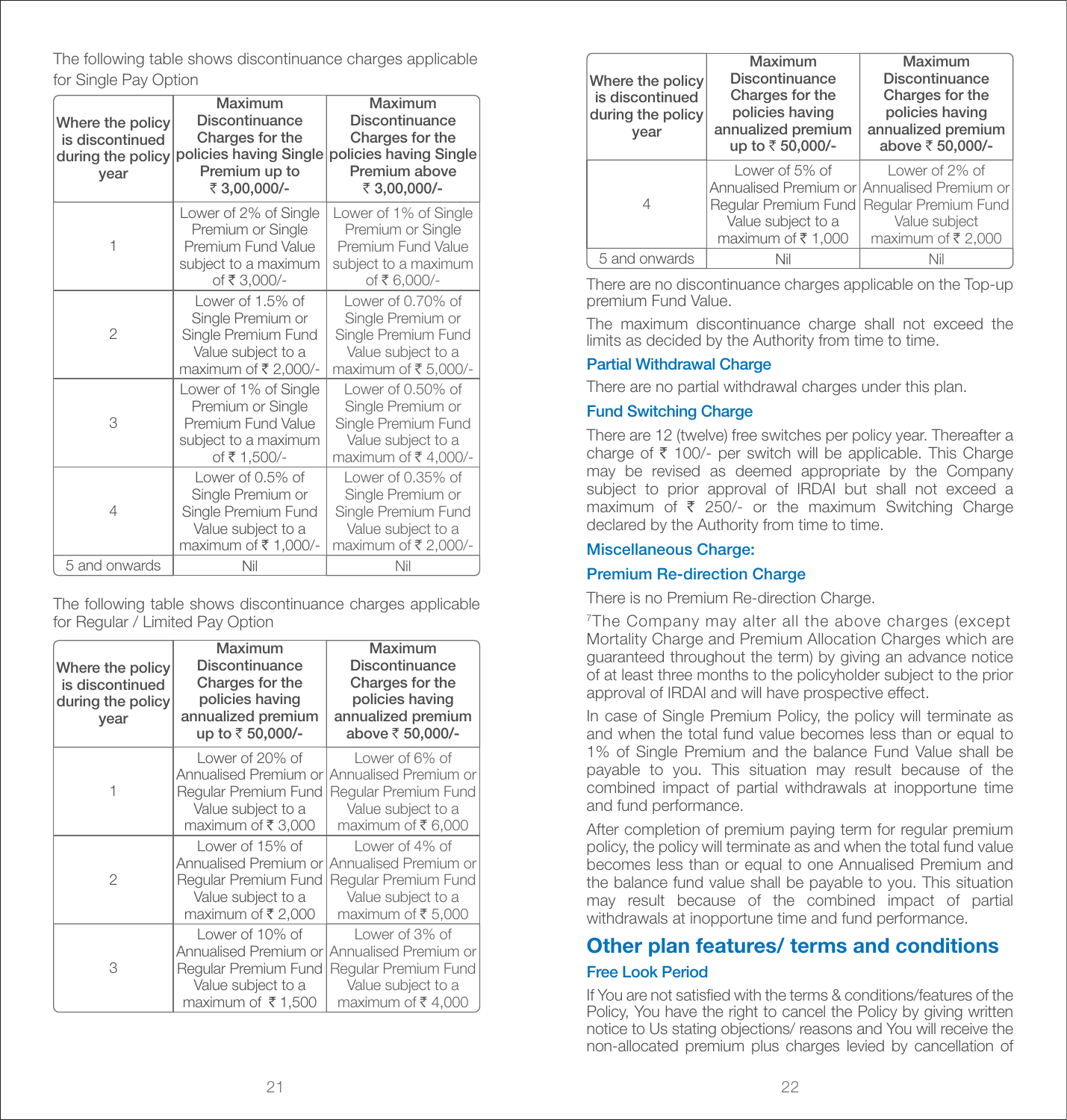units plus fund value at the date of cancellation less (a) proportionate risk premium for the period of cover (b) medical examination costs, if any and (c) stamp duty, along with Goods and services tax and cess as applicable on above which has been incurred for issuing the Policy. Such notice must be signed by You and received directly by Us within 15 days after You or person authorized by you receives the Policy. This period of 15 days shall stand extended to 30 days, if the policy is sourced through distance marketing mode<sup>9</sup>.

9 Distance Marketing includes every activity of solicitation (including lead generation) and sale of insurance products through voice mode, SMS electronic mode, physical mode (like postal mail) or any other means of communication other than in person.

#### Grace Period

If you are unable to pay your Regular Premium on time, starting from the date of first unpaid premium, a grace period of  $30<sup>7</sup>$ days will be offered for policies on Annual, Semi- Annual or Quarterly Modes. For Policies on monthly mode the grace period would be 15 days. During this period your policy is considered to be in force with the risk cover as per the terms & conditions of the policy.

### **Backdating**

Backdating is not allowed in this plan

#### Policy Loan

Policy Loan is not allowed in this plan

#### **Exclusions**

In case of death due to suicide within 12 months from the date of commencement of the policy or from the date of revival of the policy, the nominee or beneficiary of the policyholder shall be entitled to fund value/policy account value, as available on the date of intimation of death. Any charges other than Fund Management charges recovered subsequent to the date of death shall be paid-back to the nominee or beneficiary along with death benefit.

For exclusions on the rider benefits, please refer to the respective supplementary contract.

#### **Tax Benefits**

Premiums paid under this plan are eligible for tax benefits under Section 80C of the Income Tax Act, 1961 and are subject to modifications made thereto from time to time. Moreover, life insurance proceeds enjoy tax benefits as per Section 10(10D) of the said Act.

Income Tax benefits would be available as per the prevailing tax laws subject to fulfillment of conditions stipulated therein. Income Tax laws are subject to change from time to time. Tata AIA Life Insurance Company Ltd. does not assume responsibility on tax implication mentioned anywhere in this document. Please consult your own tax consultant to know the tax benefits available to you.

#### **Assignment**

Assignment allowed as per Section 38 of the Insurance Act 1938 as amended from time to time.

### Nomination

Nomination allowed as per provisions of provisions of Section 39 of the Insurance Act 1938 as amended from time to time.

### Prohibition of Rebates - Section 41 - of the Insurance Act, 1938, as amended from time to time

- 1. No person shall allow or offer to allow, either directly or indirectly, as an inducement to any person to take out or renew or continue an insurance in respect of any kind of risk relating to lives or property in India, any rebate of the whole or part of the commission payable or any rebate of the premium shown on the policy, nor shall any person taking out or renewing or continuing a policy accept any rebate, except such rebate as may be allowed in accordance with the published prospectuses or tables of the Insurer.
- 2. Any person making default in complying with the provisions of this section shall be liable for a penalty which may extend to ten lakh rupees.

#### About Tata AIA Life

Tata AIA Life Insurance Company Limited (Tata AIA Life) is a joint venture company, formed by Tata Sons and AIA Group Limited (AIA). Tata AIA Life combines Tata's pre-eminent leadership position in India and AIA's presence as the largest, independent listed pan-Asia Life Insurance Group in the world spanning 18 markets in Asia Pacific. Tata Sons holds a majority stake (51 per cent) in the Company and AIA holds 49 per cent through an AIA International Limited. Tata AIA Life Insurance Company Limited was licensed to operate in India on February 12, 2001 and started operations on April 1, 2001.

#### **Disclaimers**

- Investments are subject to market risks.
- Unit Linked Life Insurance products are different from the traditional insurance products and are subject to the risk factors. Please know the associated risks and the applicable charges, from your Insurance agent or the Intermediary or policy document issued by the insurance company.
- The various funds offered under this contract are the names of the funds and do not in any way indicate the quality of these plans, their future prospects and returns. The underlying Fund's NAV will be affected by interest rates and the performance of the underlying stocks.
- The performance of the managed portfolios and funds is not guaranteed and the value may increase or decrease in accordance with the future experience of the managed portfolios and funds. Past performance is not indicative of future performance.
- The Premium paid in the Unit Linked Life Insurance Policies are subject to investment risks associated with capital markets and the NAVs of the units may go up or down based on the performance of fund and factors influencing the capital market and the Insured is responsible for his / her decisions.
- Buying a life insurance policy is a long-term commitment. An early termination of the policy usually involves high costs and the Surrender Value payable may be less than the total premiums paid.